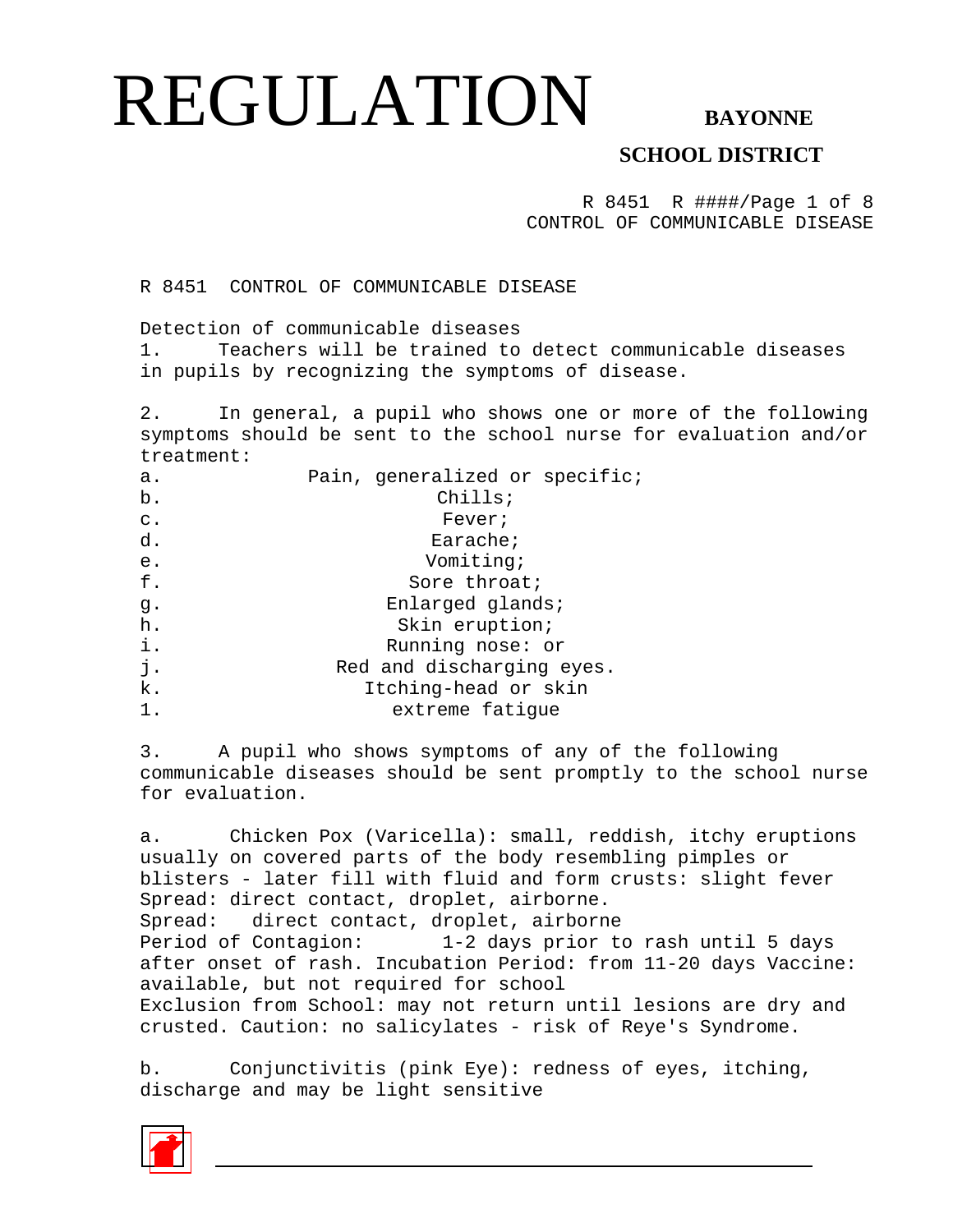### **SCHOOL DISTRICT**

R 8451 R ####/Page 2 of 8 CONTROL OF COMMUNICABLE DISEASE

Spread: direct contact, contaminated articles, possibly airborne. Period of Contagion: until treated Incubation Period: 2-14 days Exclusion from School: may return after treatment and discharge has ceased

c. Fifth Disease (Erythema Infectiosum): fine rash, most apparent on cheeks (slapped cheek) which later spreads to body as a lace like rash; low-grade fever. Spread: unknown - possibly resp. secretions. Period of Contagion: usually for a few days after onset of rash. Incubation: from 4-20 days Vaccine: not available Exclusion from School: may return when afebrile and treating physician allows.

d. German measles (Rubella): a common cold followed by a light, blotchy red rash on Face and body; swollen glands behind ears; slight fever Spread: direct contact or droplet infection Period of Contagion: from 7-10 days before rash until 5-7 days after onset of rash Incubation Period: 14-21 days Vaccine: available and required for school admittance Exclusion from School: 7 days after onset of rash.

e. Hepatitis A (Infectious Hepatitis): fatigue, low-grade fever, loss of appetite, nausea, abdominal pain, fecal t oral route, jaundice. Spread: person to person, food borne and water borne Period of Contagion: 1-3 weeks Incubation Period: 15-50 days Vaccine: available, but not required for school Exclusion from School: one week after onset of illness and jaundice has disappeared

f. Hepatitis B (Serum Hepatitis): symptoms similar to Hepatitis A. but may be milder or much more severe Spread: contact with blood and sexual activity Period of Contagion: weeks prior to symptoms and through course of illness Incubation Period: 45-160 days Vaccine: available, not required for school attendance Exclusion from School: determined by severity of disease and treating physician

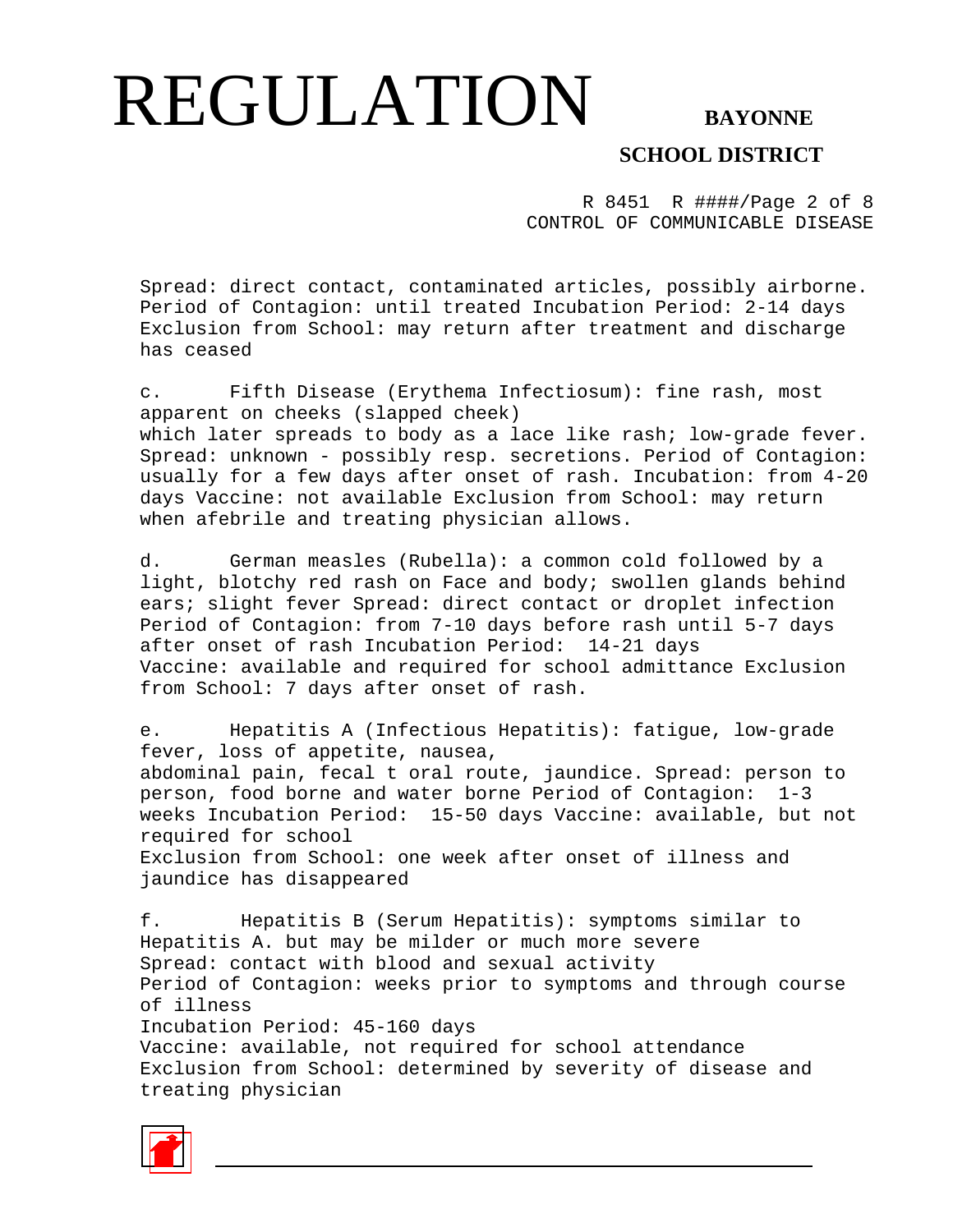### **SCHOOL DISTRICT**

R 8451 R ####/Page 3 of 8 CONTROL OF COMMUNICABLE DISEASE

g. Influenza: fever, chills, headache, fatigue Spread: direct contact droplet, contaminated articles Period of Contagion: 24 hours prior to symptoms and during peak of symptoms Incubation Period: 1 -3 days Vaccine: available, but not required for school Exclusion from School: during acute phase, usually 5-7 days after onset

h. Impetigo: Skin eruption progress through vesicular, pustular and encrusted stages Spread: direct contact Period of Contagion: until treated Exclusion from School: may return 24 hours after treatment has begun Vaccine: not available

i. Measles (Rubeola): cold symptoms, runny nose, watery and light sensitive eyes, fever followed by bluish white spots (Koplik) on inside of mouth, red blotchy rash and dry cough. Spread: direct contact and airborne by droplet spread. Period of Contagion: 1-2 days before symptoms (3-5 days before rash) to 4 days after rash appears. Incubation Period: 7-18 days from exposure to symptoms Exclusion from School: at least 7 days after onset of rash Vaccine: available and required for school admittance.

j.Meningitis - Bacterial (Meningococcal): sudden fever, intense headache, nausea, vomiting, stiff neck and frequently a rash with pink macules or vesicles. Spread: direct contact, airborne by droplet infection Period of Contagion: until a negative culture from nasal discharge (usually 24 hours after treatment with correct medication). Incubation Period: varies from 2-10 days Protection of Contacts: prophylactic administration of rifampin twice daily for 2 days for intimate contacts (family, close friends, not the whole class) Exclusion from School: determined by severity of disease and treating physician Vaccine: available,

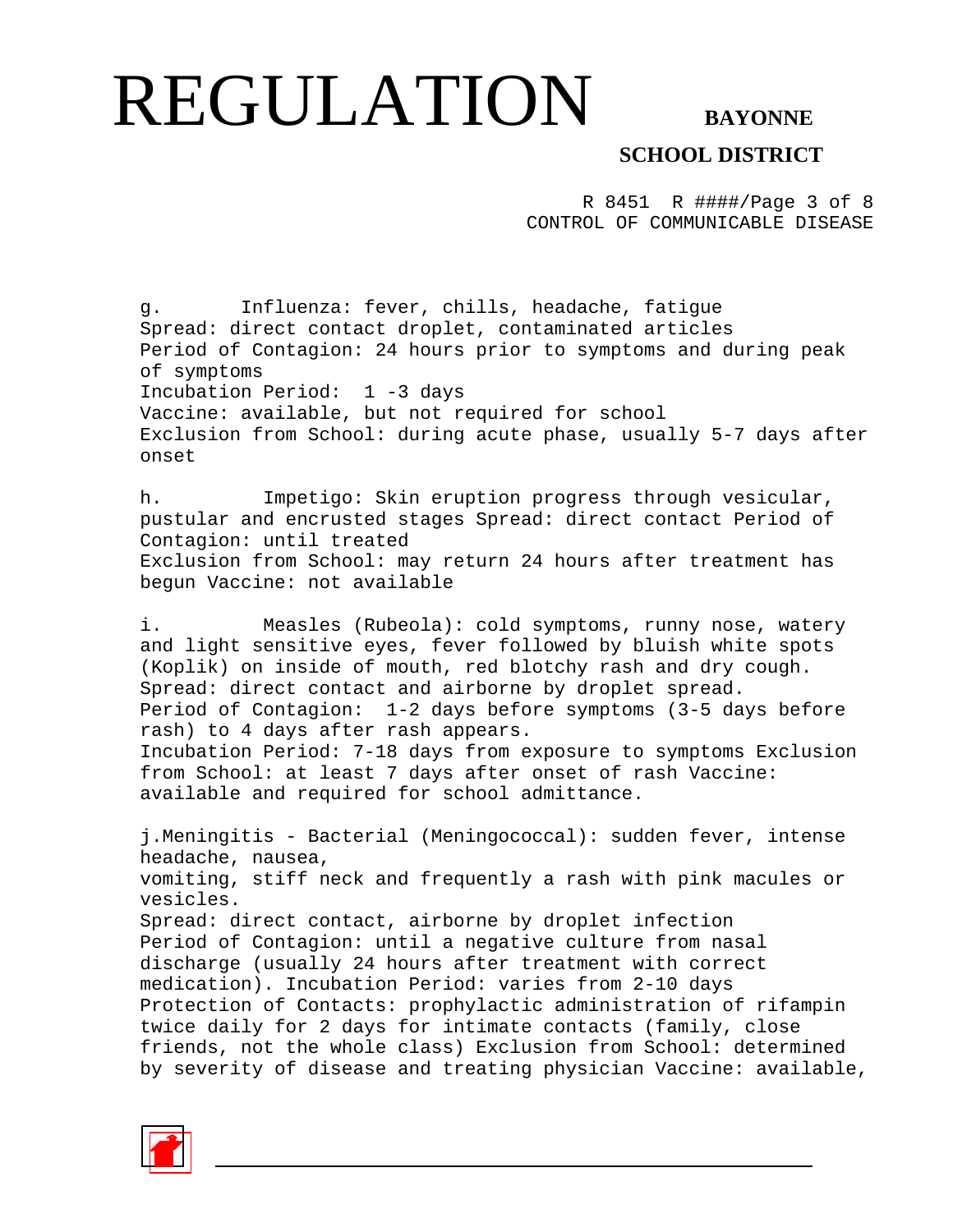### **SCHOOL DISTRICT**

R 8451 R ####/Page 4 of 8 CONTROL OF COMMUNICABLE DISEASE

but not recommended for young children and not required for school

k.Meningitis-Bacterial (Haemophilus): usually sudden lever, vomiting, lethargy, stiff neck and back, bulging fontanelles in infants. Spread: droplet infection Period of Contagion: usually non-communicable 24-48 hours after antibiotic treatment Incubation Period: 2-4 days Exclusion from School: determined by severity of disease and treating physician Vaccine: available and required for daycare centers and preschool; not given after five years of age 1.Mononucleosis. Infectious: fever, sore throat, enlarged lymph nodes Spread: direct contact, saliva Period of Contagion: prolonged; maybe a year/or a long term carrier Incubation Period: 4-6 weeks Exclusion from School: determined by severity of disease and treating physician Vaccine: non available

m. Mumps (Infectious Parotitis): fever, swelling and tenderness of the salivary glands and parotid glands Spread: direct contact, droplet spread and airborne by droplet spread Period of Contagion: from 6 days before symptoms until 9 days after Incubation Period: 15-18 days Exclusion from School: 9 days after onset of parotid swelling Vaccine: available and required for school admittance

n. Pediculosis (Head Lice): itching Spread: direct contact and contact with combs, brushes, hats Period Contagion: as long as lice or eggs remain alive Incubation Period: eggs hatch within a week Exclusion from School: head must be free of eggs Vaccine: not available

o. Pin Worms (Enterobiasis): intense rectal itching, disturbed sleep, irritability.

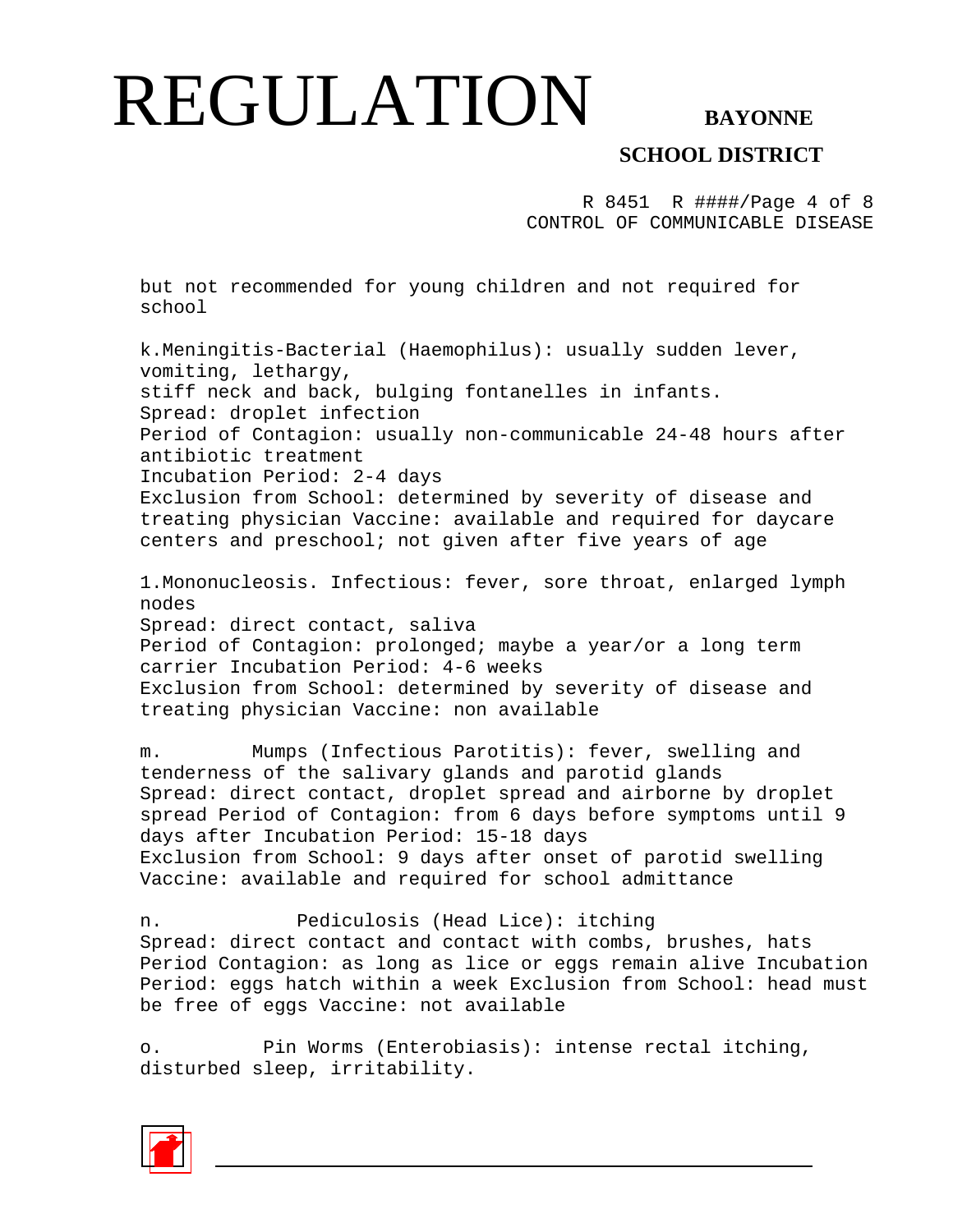**SCHOOL DISTRICT** 

R 8451 R ####/Page 5 of 8 CONTROL OF COMMUNICABLE DISEASE

Spread: direct transfer of infective eggs by hand from anus to mouth or indirectly by clothing, bedding and food Period of Contagion: as long as eggs are being discharged - can be two (2) weeks Incubation Period: 4-6 weeks Exclusion from School: determined by response to treatment and treating physician Vaccine: not available

p. Rhinovirus (Common Cold): sneezing and watery discharge from nose and eyes. Throat irritated and temperature elevated. Coughing & chills may be present. Spread: direct contact, airborne droplets and soiled articles Period of Contagion: variable - may be as long as 3 weeks Incubation Period: 2-5 days Exclusion from School: during acute phase Vaccine: not available

q. Ring Worm - of the Body (Tinea Corporis): itchy, red, scaly patches with a clear and non-hairy skin center Spread: direct contact, animals, and contaminated articles Period of Contagion: as long as fungii can be cultured from lesions Incubation Period: 4-10 days Exclusion from School: may return 24 hours after treatment begins Vaccine: not available

r. Ring Worm - of the Scalp (Tinea Capitus): scaling of scalp with hair loss Spread: direct contact, also contaminated combs, brushes, animals and clothing Period of Contagion: as long as fungii can be cultured from lesions Incubation Period: 10-14 days Exclusion from School: may return 24 hours after treatment begins Vaccine: not available

s.Scabies: severe itching, skin has raised lines, bumps, blisters Spread: close personal contact Period of Contagion: 2-6 weeks

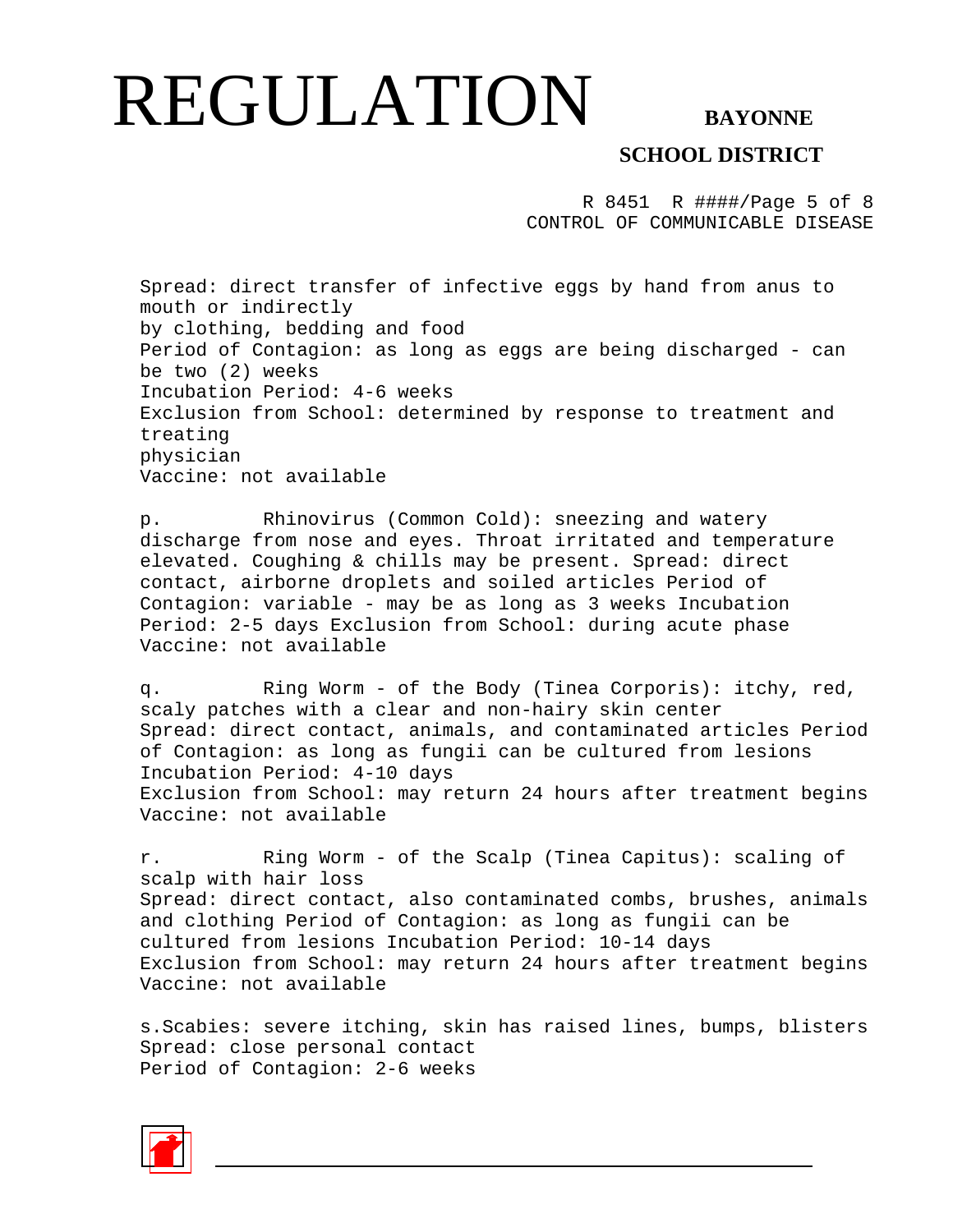### **SCHOOL DISTRICT**

R 8451 R ####/Page 6 of 8 CONTROL OF COMMUNICABLE DISEASE

Exclusion from School: may return 24 hours after treatment begins Vaccine: not available; caused by a mite

t.Streptococcal infections (Group A): sudden onset of fever, sore throat, bright red rash may appear on inner aspects of arms and thighs Spread: close contact Incubation Period: 2-5 days Exclusion from School: may return 24 hours after treatment begins and is afebrile Vaccine: not available

B. Exclusion from school

1. A pupil who exhibits any of the symptoms described in  $f\$ or whose condition suggests the presence of a communicable disease as described in ^A3 WM be sent to the school nurse's office. The teacher will insure that the pupil is accompanied by an adult or a responsible pupil.

2. The teacher will communicate to the school nurse, directly or by written note, the reason for which the pupil is sent for medical assessment.

3. The school nurse will examine the pupil and. if the pupil's condition so indicates, recommend to the principal the pupil's exclusion from school for medical reasons.

4. In the event the school nurse is not available to be consulted about the pupil's condition, the principal may determine to exclude the pupil from school.

5. The parent, adult family member, or other responsible adult designated by the parent will be promptly notified by telephone of the pupils' exclusion and requested to come to school to take the pupil home. Until the adult arrives to remove the pupil, the pupil will be kept in an isokted location in the school and will be made as comfortable as possible. The pupil will be supervised at all times by a school staff member.

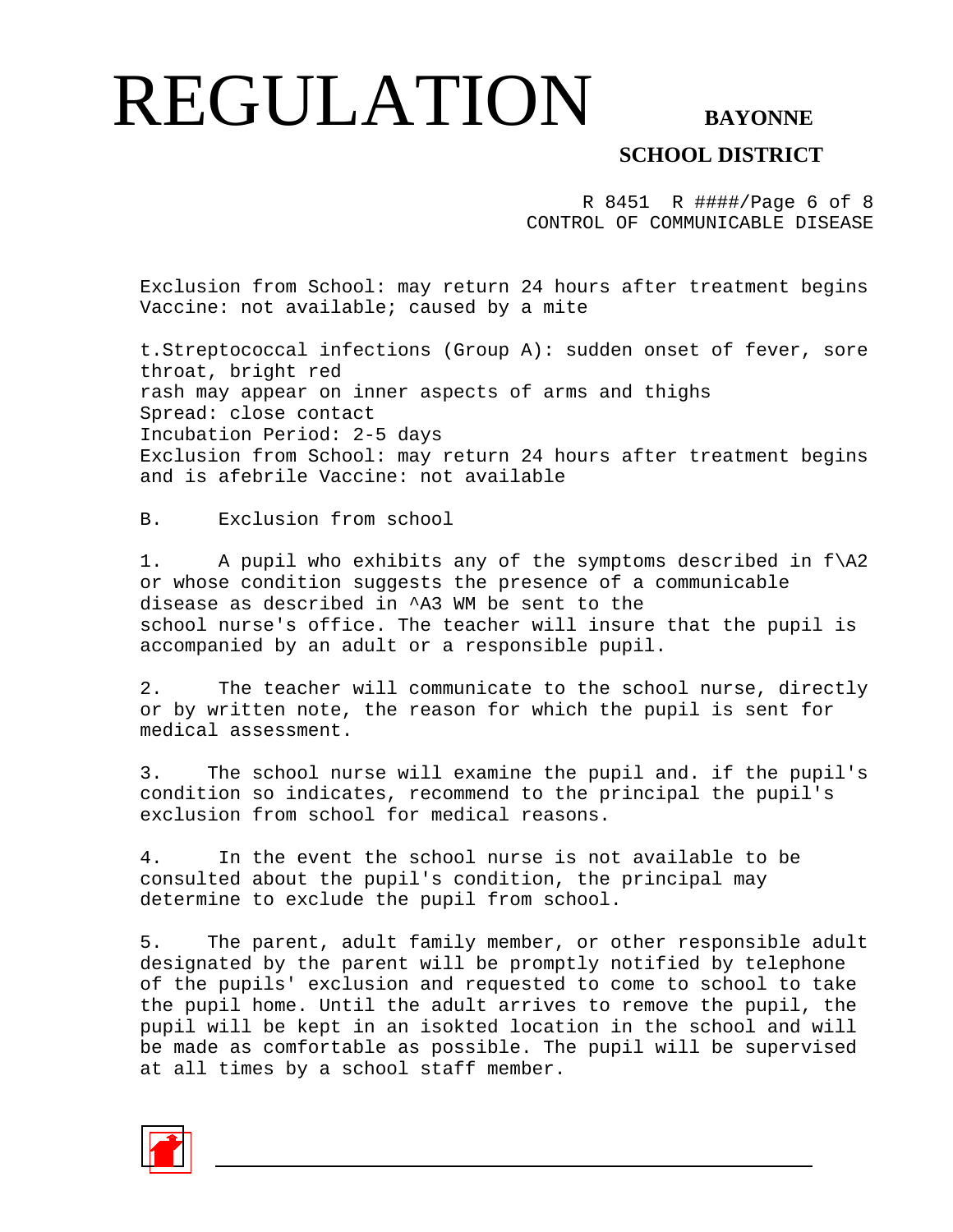**SCHOOL DISTRICT** 

R 8451 R ####/Page 7 of 8 CONTROL OF COMMUNICABLE DISEASE

C. Readmission to school

1 . A pupil who has been excluded from school or retained at home by reason of having or being suspected of having a communicable disease shall not be readmitted to school until the pupil presents written evidence that he or she is free of communicable disease.

2. Evidence that a pupil is free of communicable disease will consist of the certification by a qualified physician who has personally examined the pupil.

3. In general, no pupil who has had a communicable disease will be readmitted to school until the number of calendar days indicated under each disease has elapsed from the time the pupil first showed symptoms of having the disease.

4. In general, pupils with other communicable diseases may be readmitted, with a physician's certification, when the symptoms of the disease have ceased.

D. Reports

1 . The school nurse will file such reports as may be required by the New Jersey State Department of Health in the reporting of communicable diseases in schools.

2. The principal may, with the advice and consent of the Chief Medical Inspector and the Director of Nurses may inform the parents of pupils in his or her building that a pupil has contracted a communicable disease. The information given to parents will be provided by the Chief Medical Inspector.

Adopted: 28 July 1997 Revised: 31 July 2000